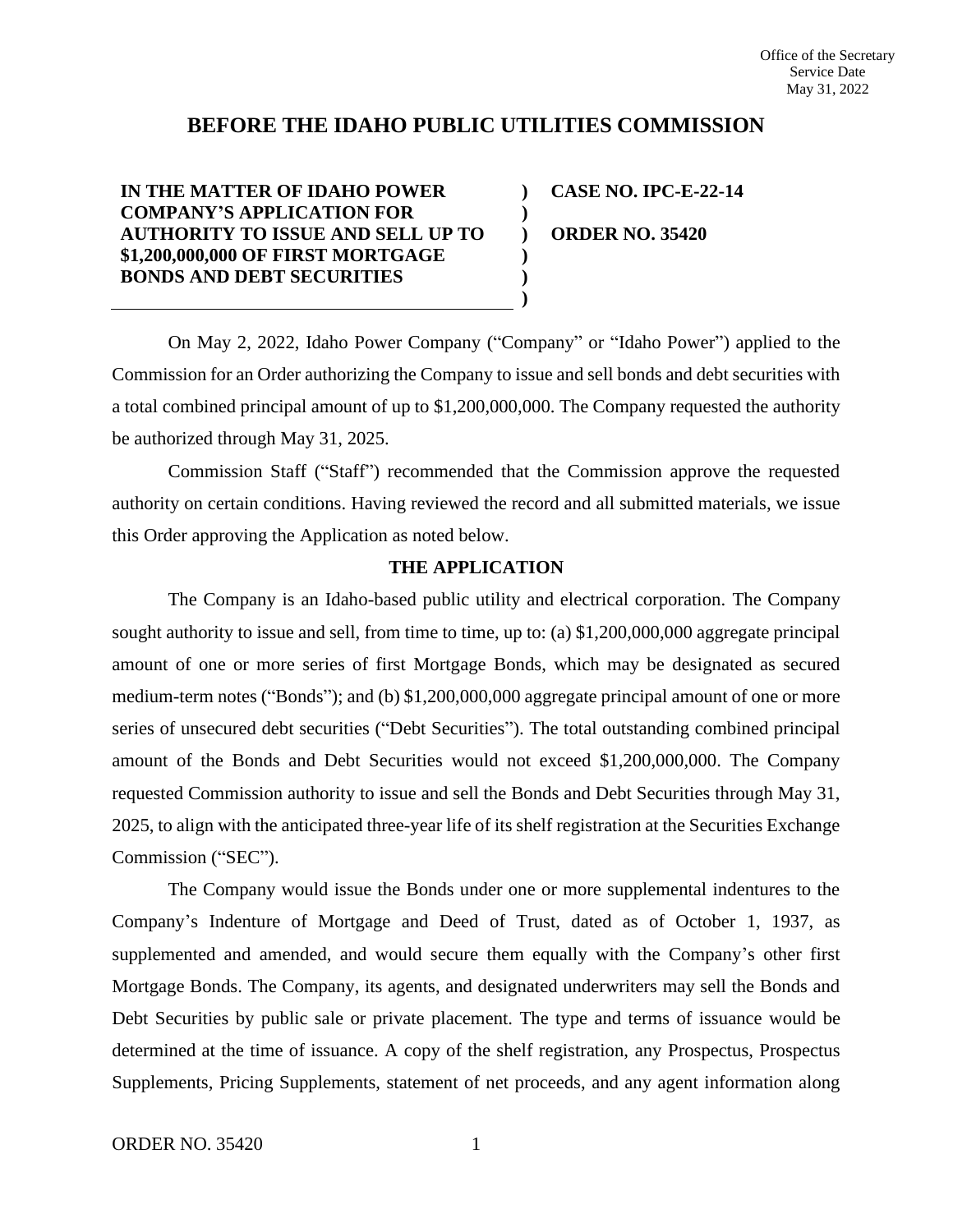with all final documents would be filed with the Commission. The Company also requested continued authority to enter interest rate hedging arrangements with respect to the Bonds and Debt Securities, including treasury interest rate locks, treasury interest rate caps, treasury interest rate collars, treasury options, forward starting interest rate swaps, and swaptions.

The Company stated it would apply the net proceeds from selling the Bonds and Debt Securities for the acquisition of property; the construction, completion, extension, or improvement of its facilities; the improvement or maintenance of its service; the discharge or lawful refunding of its obligations; and for general corporate purposes. To the extent that the proceeds from selling the Bonds or Debt Securities were not immediately so used, they would be temporarily invested in short-term discounted or interest-bearing instruments.

A shelf registration at the SEC allows a company to issue debt in one or more series and to take advantage of attractive market conditions efficiently and rapidly. This allows issuances to be made at lower cost and still facilitate ongoing review. The Company's current shelf registration authority, approved by Commission Order No. 34302, dated April 10, 2019, in Case No. IPC-E-19-09, extends until May 31, 2022. The Company currently has \$190,000,000 remaining under the existing shelf authority. The Company asked that this authority remain in effect for 21 days following the date of the Commission's Order, when it would automatically expire if no petitions for reconsideration are received; provided, that the Company's total issuance authority under Order No. 34302 and under this Order would not exceed \$1,200,000,000 at any time. The Company's outstanding First Mortgage Bonds and unsecured senior debt are respectively rated A- and A3 by Moody's Investors Service, and A- and BBB by Standard & Poor's Rating Service.

### **STAFF REVIEW AND RECOMMENDATION**

Staff reviewed the Company's Application and confirmed that the Company paid the fees required under *Idaho Code* § 61-901 *et seq*. Staff recommended the Commission grant the Company's Application. Staff also recommended the Commission continue to require the Company to file supplemental information if the Bonds and Unsecured Debt ratings fall below investment grade. Further, Staff recommended the Company continue to file copies of all documents as described above.

#### **COMMISSION FINDINGS AND DECISION**

The Company is an Idaho corporation with its principal office in Boise, Idaho. The Company is also an electric corporation as defined by *Idaho Code* § 61-119, and a public utility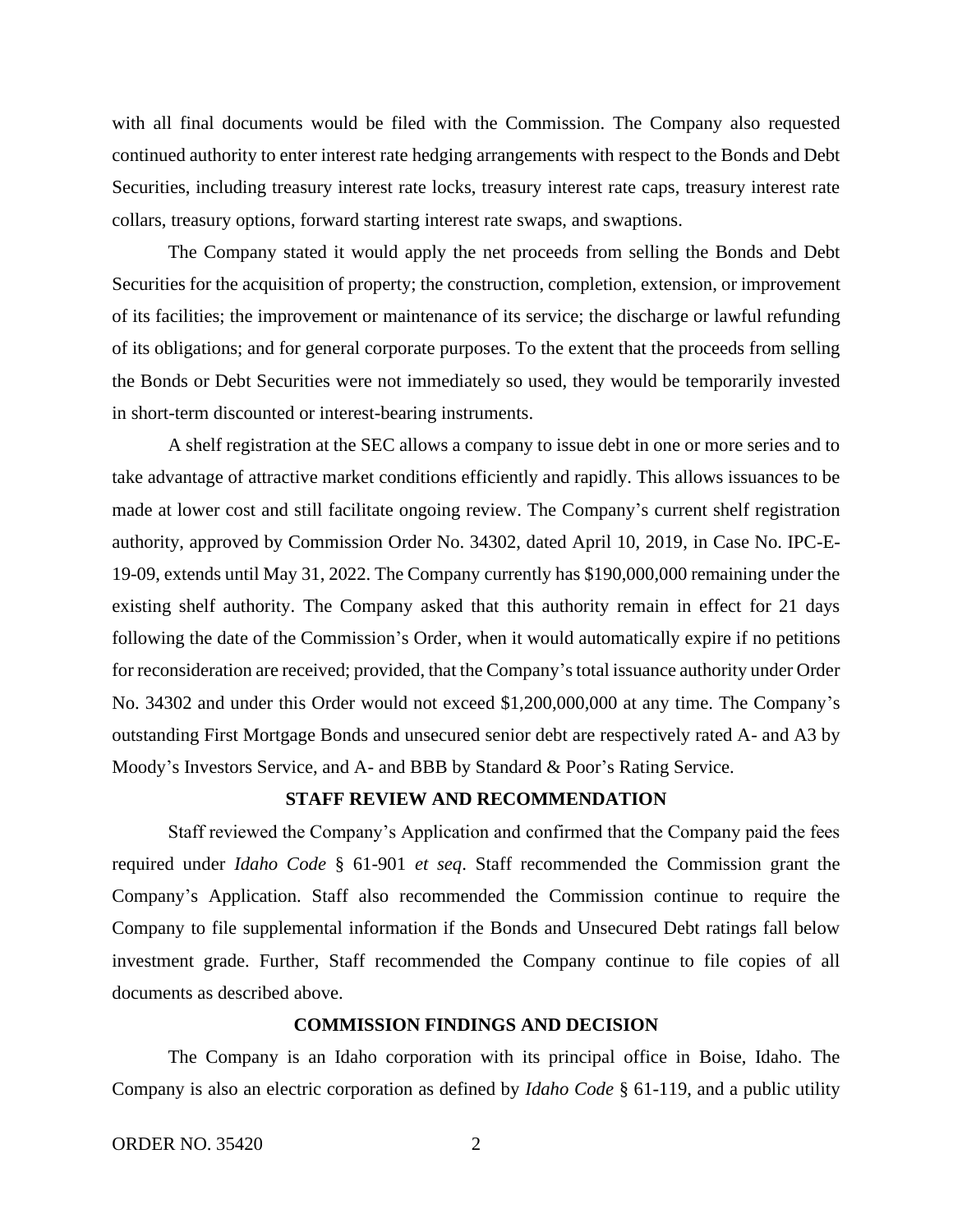as defined in *Idaho Code* § 61-129. The Commission has jurisdiction over this matter pursuant to Title 61 of the Idaho Code, including without limitation *Idaho Code* §§ 61-501, and 61-901 through 61-909.

Based on our review of the record, we find that the Company's Application reasonably conforms to Rules 141 through 150 of the Commission's Rules of Procedure (IDAPA 31.01.01.141-.150), and that the Company has paid all fees required by *Idaho Code* § 61-905.

We also find that the Company proposes to issue securities for lawful purposes under *Idaho Code* § 61-901, that the proposed issuance is within the Company's corporate powers. We find it reasonable to grant the Company's Application.

Our approval of the issuance is not a finding of fact nor a conclusion of law that the particular use to which these funds are to be put is approved by this Order. The issuance of an Order authorizing the proposed issuance does not constitute agency determination or approval of the type of financing or the related costs for ratemaking purposes. The Commission does not have before it for determination in this case and therefore does not determine the effect of issuance on rates to be charged by the Company for service to Idaho consumers.

#### **ORDER**

IT IS HEREBY ORDERED that the Company's Application is granted. The Company is authorized to issue and sell, from time to time through May 31, 2025, up to: (a) \$1,200,000,000 aggregate principal amount of one or more series of the Bonds; and (b) \$1,200,000,000 aggregate principal amount of one or more series of the Debt Securities. The total outstanding combined principal amount of the Bonds and Debt Securities shall not exceed \$1,200,000,000. The Company may ask the Commission to extend this authorization by filing a letter with the Commission before the authority expires.

IT IS FURTHER ORDERED that the Company must notify the Commission by letter within seven (7) days (or as soon as possible, if the required information is not available within seven (7) days) before issuing the Bonds and/or Debt Securities of the likely range of interest rates and other terms for the securities, unless, in the case of Bonds, the Bonds are issued as mediumterm notes.

IT IS FURTHER ORDERED that the Company must file a copy of the registration statement with the Commission, as promptly as possible after the Company files the registration statement with the SEC.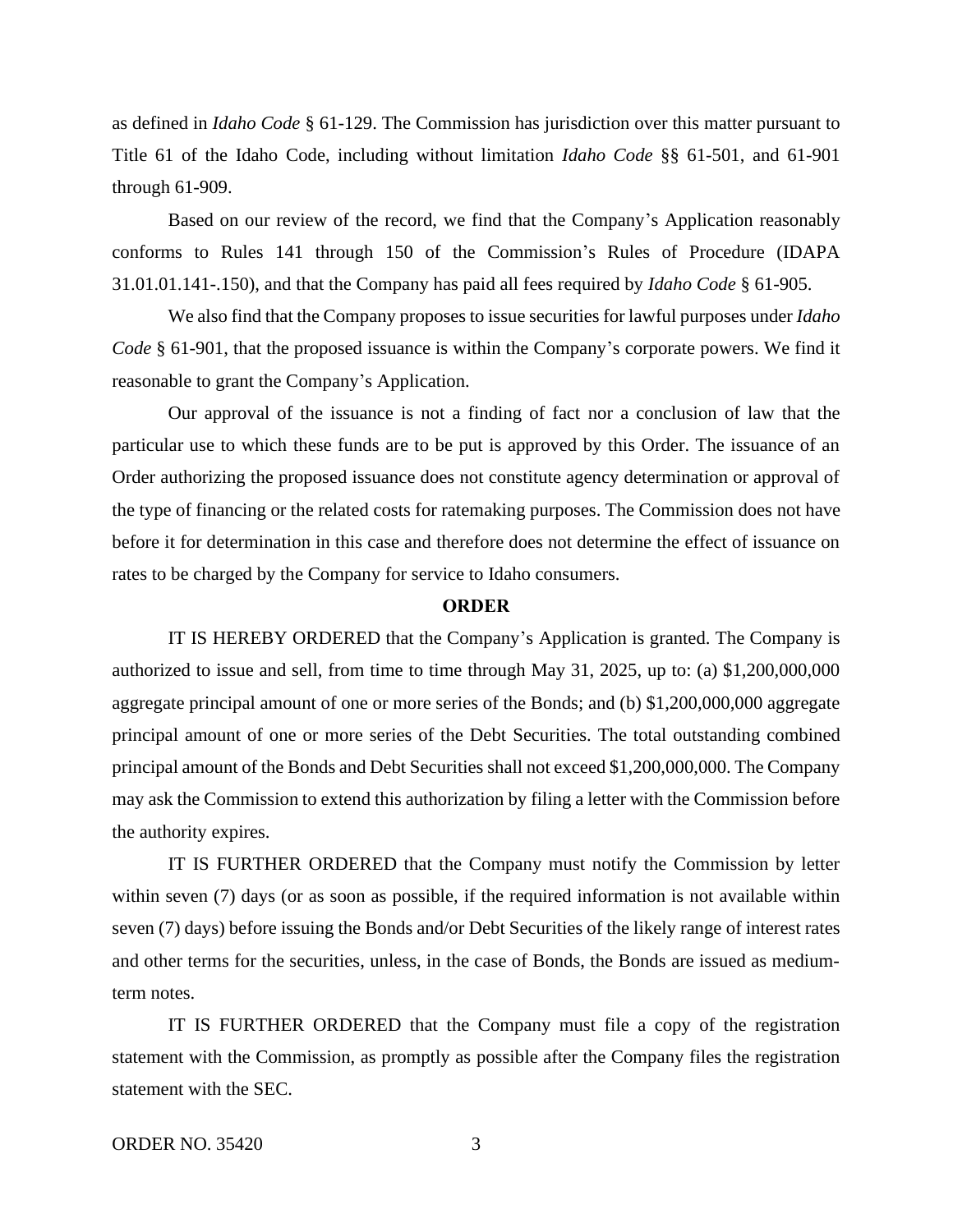IT IS FURTHER ORDERED that the Company must file with the Commission, as promptly as possible after issuing each series of Bonds, a copy of the Prospectus Supplement showing the terms of the sale, and the names of the purchasers or underwriters or agents. If the Company issues Bonds designated as medium-term notes, the Company's reporting requirements shall consist of filing with the Commission a copy of the Prospectus Supplement for the mediumterm notes as filed with the SEC. The Company shall also file with the Commission a copy of the Pricing Supplements filed with the SEC, setting forth the specific terms and conditions for each issuance of the medium-term notes.

IT IS FURTHER ORDERED that the Company must file with the Commission, as promptly as possible after issuing each series of Debt Securities, a copy of the Prospectus Supplement showing the terms of the sale, and the names of the purchasers, underwriters or agents.

IT IS FURTHER ORDERED that the Company's existing authority to issue bonds and debt securities, as specified in Commission Order No. 34302 in Case No. IPC-E-19-09, will extend for a period of twenty-one (21) days from the service date of this order, at which time the existing authority under Order No. 34302 will automatically expire if no petition(s) for reconsideration have been filed in this case.

IT IS FURTHER ORDERED that the Company will provide written notice to the Commission in this case if its First Mortgage Bond credit ratings fall below Baa3 for Moody's Investors Service or BBB- for Standard & Poor's Ratings Services.

IT IS FURTHER ORDERED that the authorization set forth in this Order is without prejudice to the Commission's authority over rates, utility capital structure, service accounts, valuation, estimates for determination of cost, or any other matter that may come before the Commission under its jurisdiction and authority as provided by law.

IT IS FURTHER ORDERED that nothing in this Order and no provisions of Chapter 9, Title 61, Idaho Code, or any act or deed done or performed in connection with this Order shall be construed to obligate the State of Idaho to pay or guarantee in any manner whatsoever any security authorized, issued, assumed, or guaranteed under the provisions of Chapter 9, Title 61 Idaho Code.

IT IS FURTHER ORDERED that issuance of this Order does not constitute acceptance of the Company's exhibits or other material accompanying the Application for any purpose other than the issuance of this Order.